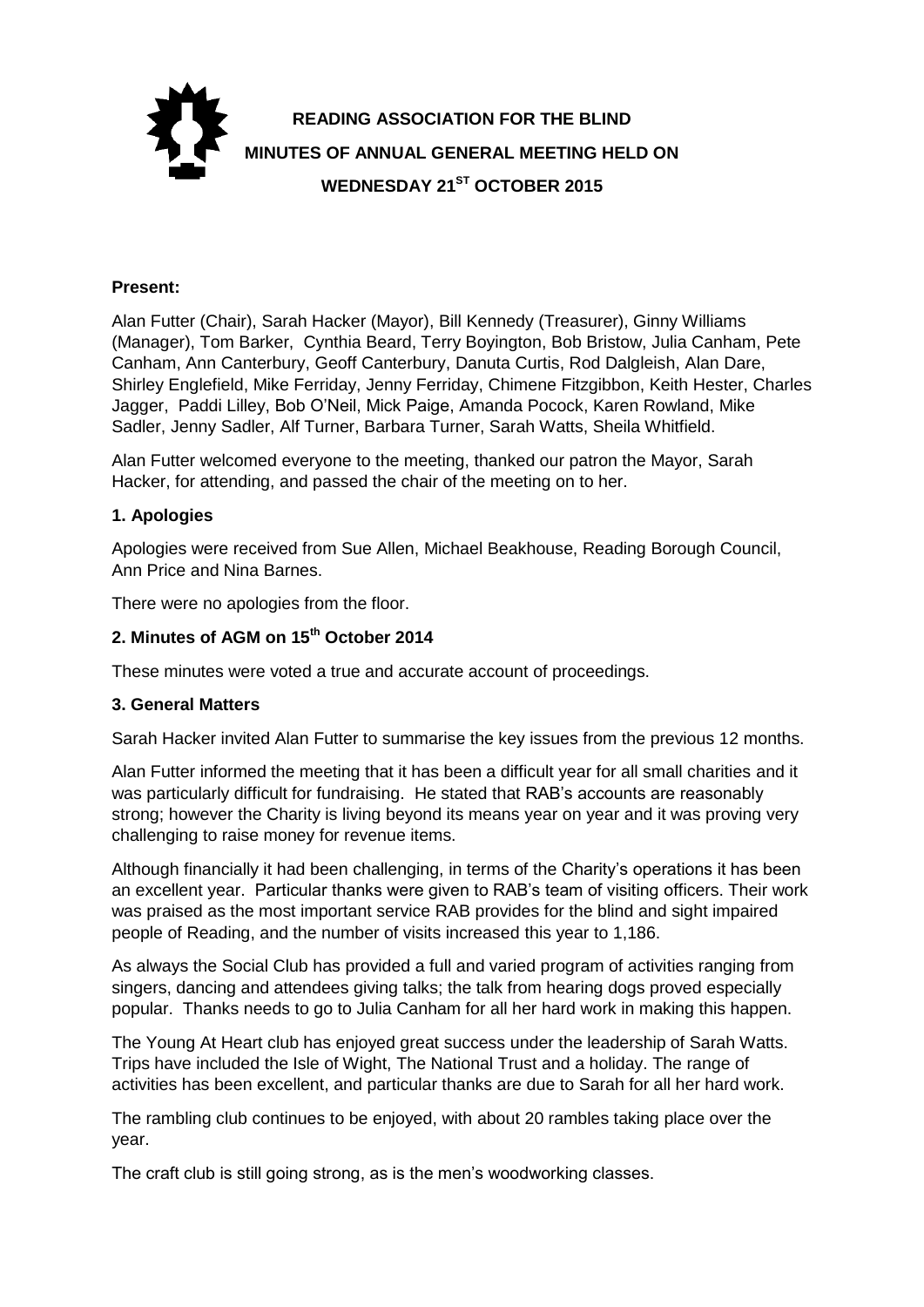I.T. classes are now up and running, for which thanks are due to Mike Ferriday.

Thanks were given to all staff members, who regularly exceed the hours of work they are contracted for, and have given a sterling service over the past 12 months.

Thanks as always go to all the various volunteers, in the kitchen, in the Reading Room, on rambles, and as general helpers, without whom RAB would be unable to function. Special thanks were given to Mick Paige.

And finally Alan extended his very sincere thanks on behalf of the whole charity to Ginny Williams, whose input over the past year has been transformative.

# **4. Financial Statements**

Bill Kennedy, Treasurer, addressed the meeting, giving a detailed commentary on the Charity's accounts.

Bill stated that there was a big decline in donations in comparison to the previous year; however grants had remained more constant. In total for 2014/15 RAB had received donations of £78,184 compared to £143,398 during 2013/14. Expenditure had risen to £151,871 which left an overall deficit for the year of £73,687. Bill asked for any questions from the floor but there were none.

Sarah Hacker proposed that the financial statements be adopted. This was approved by all present.

### **5. Election of Trustees**

Bob Bristow and Bob O'Neil are due to retire by rotation and are willing to seek re-election. This was proposed by Sarah Watts and seconded by Cynthia Beard.

# **6. Election of Officers**

Alan Futter was retiring as Chairman and Terry Boyington as Vice-Chairman. Bob Bristow was willing to stand as Chairman and Bill Kennedy was willing to stand as Vice Chairman. This was approved by all present.

# **7. Amendment to Articles of Association**

It was proposed by Alan Futter that a minor change was made to the Memorandum and Articles of Association as RAB would like to instate a small annual membership fee. People who are registered would still receive the service; however RAB would encourage them to become members.

Paddi Lilley raised an issue with regard Associated Members and asked whether RAB was allowed to enter into partnerships as matters currently stand? Alan Futter replied that we are currently excluded from entering into partnerships and he wished to make it clear that RAB are not currently in any form of partnership. Mick Paige asked if there were any charities specifically in mind and Alan Futter responded that there were not and that the matter was being raised as we were being encouraged to work in partnership with other organisations to bid for funding from Reading Borough Council.

The proposal was approved.

# **8. Any Other Business**